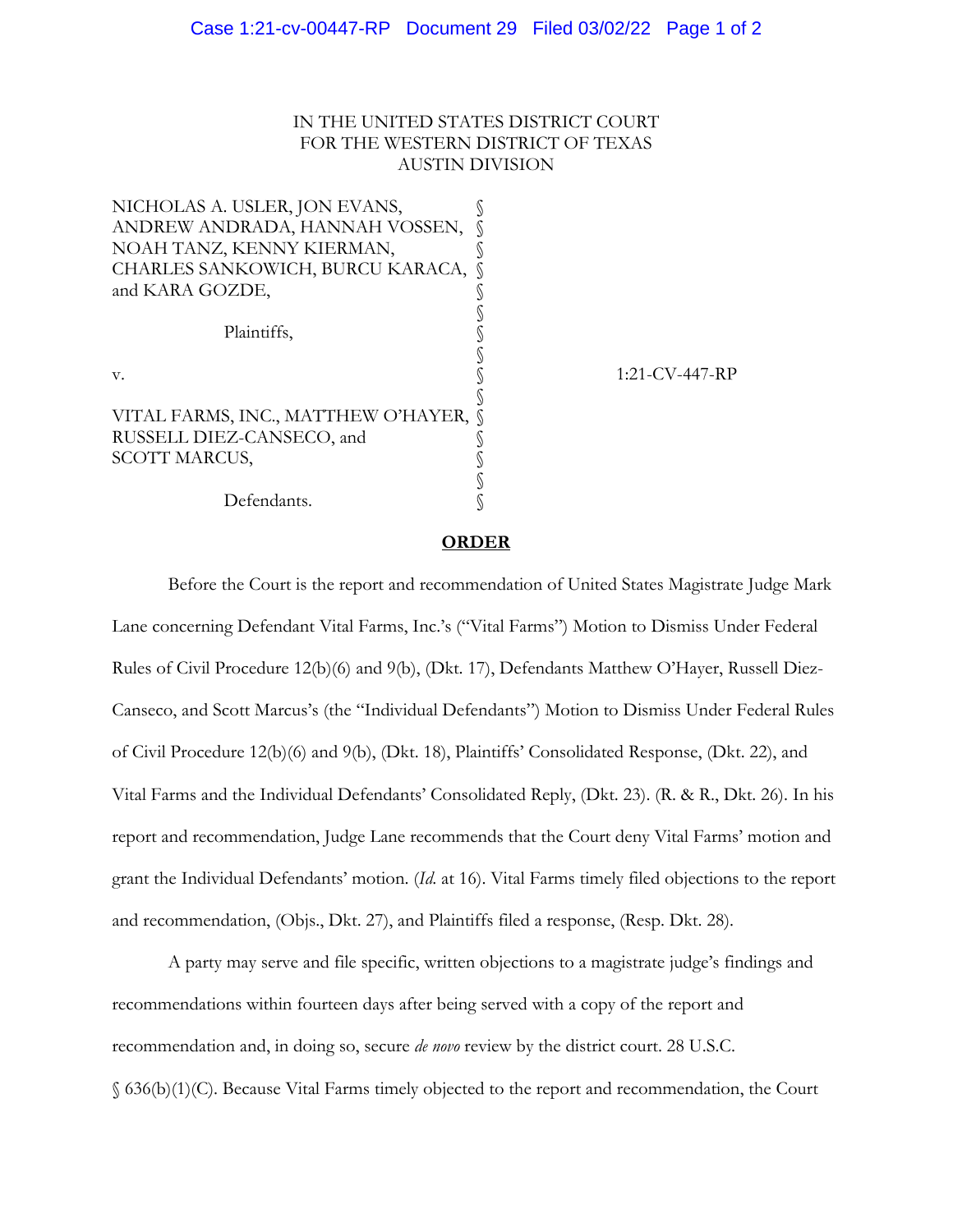### Case 1:21-cv-00447-RP Document 29 Filed 03/02/22 Page 2 of 2

reviews the report and recommendation *de novo*. Having done so, the Court overrules Vital Farms' objections and adopts the report and recommendation as its own order.

Accordingly, the Court **ORDERS** that the report and recommendation of United States

Magistrate Judge Mark Lane, (Dkt. 26), is **ADOPTED**.

**IT IS ORDERED** that Vital Farms' motion, (Dkt. 17), is **DENIED.** 

**IT IS FURTHER ORDERED** that the Individual Defendants' motion, (Dkt. 18), is

**GRANTED**. All claims against Defendants Matthew O'Hayer, Russell Diez-Canseco, and Scott

Marcus are **DISMISSED**.

**SIGNED** on March 2, 2022.

ROBERT PITMAN UNITED STATES DISTRICT JUDGE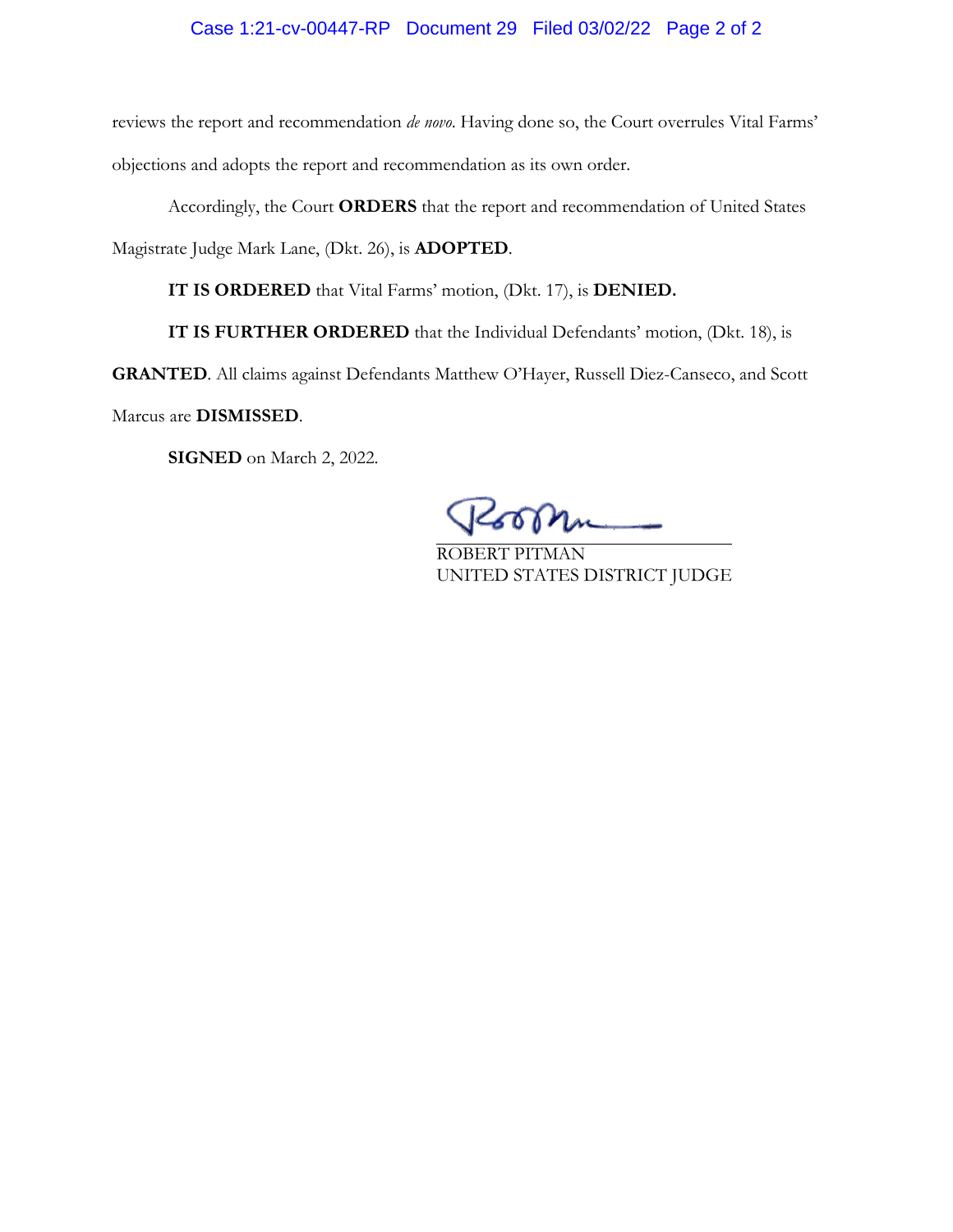## **IN THE UNITED STATES DISTRICT COURT FOR THE WESTERN DISTRICT OF TEXAS AUSTIN DIVISION**

**NICHOLAS A. USLER, JON EVANS, ANDREW ANDRADA, HANNAH VOSSEN, NOAH TANZ, KENNY KIERMAN, CHARLES SANKOWICH, BURCU KARACA, and KARA GOZDE, Plaintiffs, V. VITAL FARMS, INC., MATTHEW O'HAYER, RUSSELL DIEZ-CANSECO, and SCOTT MARCUS, Defendants. § § § § § § § § § § § §**

**A-21-CV-447-RP**

### **REPORT AND RECOMMENDATION OF THE UNITED STATES MAGISTRATE JUDGE**

## TO THE HONORABLE ROBERT PITMAN UNITED STATES DISTRICT JUDGE:

Before the court are Defendant Vital Farms, Inc.'s Motion to Dismiss Under Federal Rules of Civil Procedure 12(b)(6) and 9(b) (Dkt. #17), Defendants Matthew O'Hayer, Russell Diez-Canseco, and Scott Marcus's Motion to Dismiss Under Federal Rules of Civil Procedure 12(b)(6) and 9(b) (Dkt. #18), Plaintiffs' Consolidated Response (Dkt. #22), and Defendants' Consolidated Reply (Dkt.  $\#23$ ).<sup>1</sup> Having considered the motions, pleadings, and applicable law, and finding a hearing is not necessary, the undersigned submits the following recommendations to the District Judge.

## **I. BACKGROUND<sup>2</sup>**

Plaintiffs bring suit, on behalf of themselves and all others similarly situated, against Vital Farms, Inc. ("Vital Farms"), an egg seller; Matthew O'Hayer, Vital's Founder and Executive

<sup>&</sup>lt;sup>1</sup> The motions and related briefing were referred to the undersigned for a Report and Recommendation pursuant to 28 U.S.C. § 636(b), Federal Rule of Civil Procedure 72, and Rule 1(d) of Appendix C of the Local Rules.

<sup>&</sup>lt;sup>2</sup> At this stage of the litigation, all well-pleaded facts are taken as true.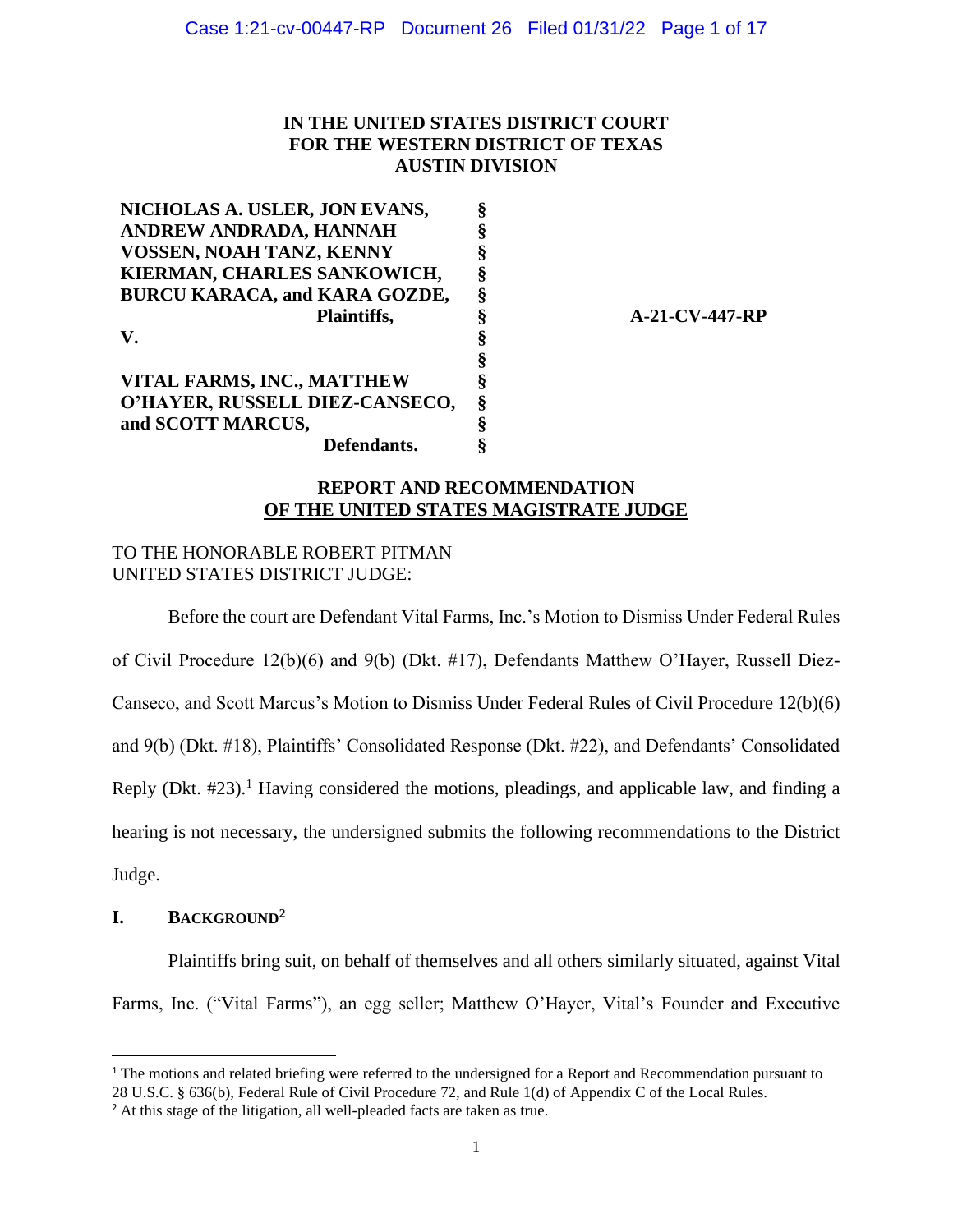#### Case 1:21-cv-00447-RP Document 26 Filed 01/31/22 Page 2 of 17

Chairman of Vital; Russell Diez-Canseco, Vital Farms' Chief Executive Officer and a Director; and Scott Marcus, Vital Farms' Chief Marketing Officer.<sup>3</sup> Dkt. #1 (Compl.) at  $\P$ [1, 25, 26, 27. Generally, Plaintiffs allege Vital Farms "markets itself as an ethical company that treats animals in an ethical, humane, and transparent manner," but Vital Farms' "marketing is false and misleading, and its consumers have been tricked into paying an unjustifiably high premium." *Id*. at ¶ 1. Specifically, Plaintiffs contend Vital Farms represents its operations through photographs of hens outdoors in green grass and describes its operations as "ethical" and "humane." *Id*. at ¶ 39. In reality, Plaintiffs allege Vital Farms acquires female chicks from hatcheries that kill male chicks, *id*. at  $\P$  43c; force hens to lay one egg per day—which decreases their long-term ability to lay eggs and causes other health issues—and sell them to be killed when they can no longer lay eggs daily, *id*. at ¶ 43a; and condone farmer beak cutting, *id*. at ¶ 43b. Plaintiffs allege that Vital Farms has represented that it maintains a close connection to a team of scientists developing technology to identify and prevent male chicks from hatching—thus reducing the need to cull them—when Vital Farms has actually sued the developer of this technology for fraud, *id*. at ¶ 43c.ii. Additionally, in contrast to Vital Farms' representations that its hens are "pasture raised," Vital Farms "stocks hens indoors at extreme densities," preventing them from engaging in natural behaviors that are key to preventing undue physical and psychological pain, and many hens will never or ineffectively access outdoor pastures, *id*. at ¶ 46.

Plaintiffs, residents of Michigan, California, Texas, Florida, New York, bring claims on their own behalf and a purported nationwide class, with various state subclasses. *Id*. at ¶¶ 15-23. They assert the following causes of action:

<sup>&</sup>lt;sup>3</sup> The individual defendants will be referred to collectively as the "Individual Defendants."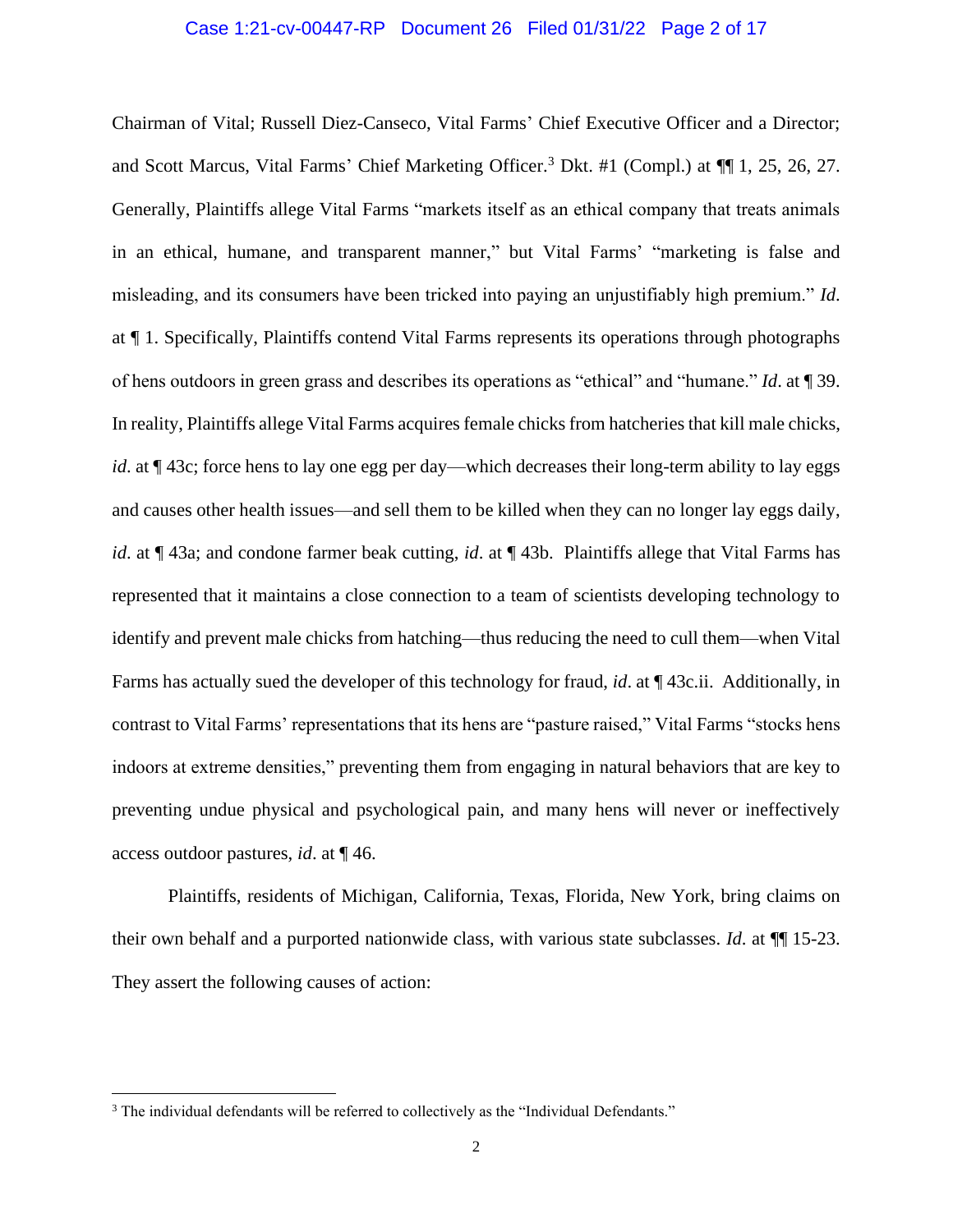- Count I: Breach of Express Warranty under Texas Law and the Law of the State of Residence of Each Class Representative Respectively (On Behalf of Each State Class), *id.* at  $\P$ [ 75-81;
- Count II: Common Law Fraud/Fraud by Omission Under Texas law (On Behalf of the Nationwide Class), *id*. at ¶¶ 82-89;
- Count III: Texas Deceptive Trade Practices Consumer Protection Act (On Behalf of Plaintiff Andrada and the Texas State Class), *id.* at ¶¶ 90-98;
- Count IV: California Unfair Competition Law (On Behalf of Plaintiffs Evans and Kierman and the California State Class), *id*. at ¶¶ 99-105;
- Count V: Florida Unfair and Deceptive Trade Practices (On Behalf of Plaintiff Vossen and the Florida State Class), *id*. at ¶¶ 106-112;
- Count VI: Michigan Consumer Protection Act (On Behalf of Plaintiff Usler and the Michigan State Class), *id*. at ¶¶ 113-119; and
- Count VII: New York Business Laws Section 349 and Section 350-A (On Behalf of Plaintiff Tanz, Sankowich, Karaca, and Gozde and the New York State Class), *id*. at ¶¶ 120-125.

Vital Farms and the Individual Defendants have separately moved to dismiss. Dkt. #17. The Individual Defendants incorporate Vital Farms' arguments and separately argue Plaintiffs have not pleaded facts that show they are personally liable for the alleged wrongdoings. Dkt. #18. Because of the overlapping arguments, Plaintiffs filed one consolidated response to both motions, Dkt. #22, and Defendants filed one consolidated reply in support of their motions, Dkt. #23.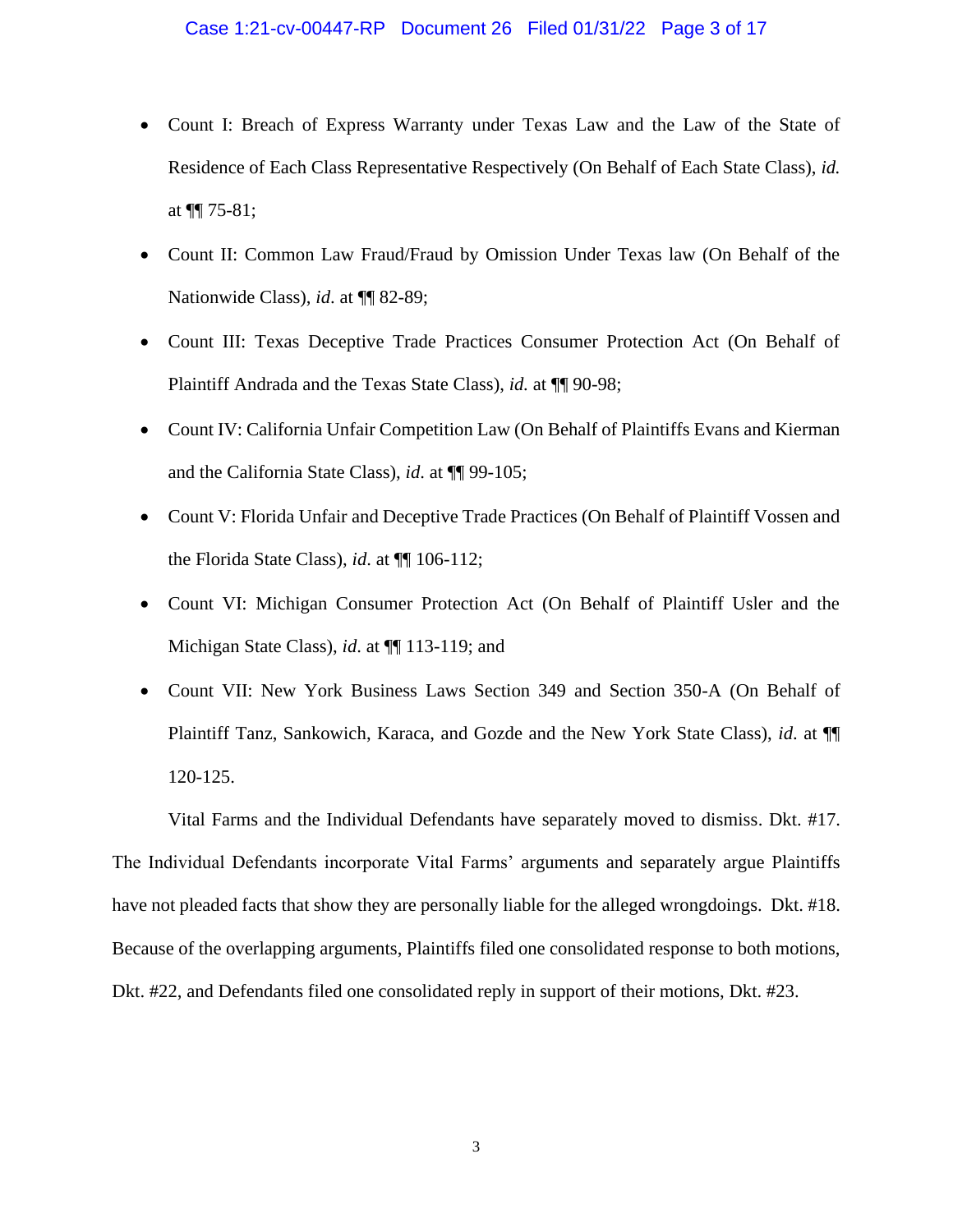## **II. STANDARD OF REVIEW**

When evaluating a motion to dismiss for failure to state a claim under Rule 12(b)(6) the complaint must be liberally construed in favor of the plaintiff and all facts pleaded therein must be taken as true. *Leatherman v. Tarrant Cnty. Narcotics Intelligence & Coordination Unit*, 507 U.S. 163, 164 (1993); *Baker v. Putnal*, 75 F.3d 190, 196 (5th Cir. 1996). Although Federal Rule of Civil Procedure 8 mandates only that a pleading contain a "short and plain statement of the claim showing that the pleader is entitled to relief," this standard demands more than unadorned accusations, "labels and conclusions," "a formulaic recitation of the elements of a cause of action," or "naked assertion[s]" devoid of "further factual enhancement." *Bell Atl. v. Twombly*, 550 U.S. 544, 555-57 (2007). Rather, a complaint must contain sufficient factual matter, accepted as true, to "state a claim to relief that is plausible on its face." *Id*. at 570. The Supreme Court has made clear this plausibility standard is not simply a "probability requirement," but imposes a standard higher than "a sheer possibility that a defendant has acted unlawfully." *Ashcroft v. Iqbal*, 556 U.S. 662, 678 (2009). The standard is properly guided by "[t]wo working principles." *Id*. First, although "a court must 'accept as true all of the allegations contained in a complaint,' that tenet is inapplicable to legal conclusions" and "[t]hreadbare recitals of the elements of a cause of action, supported by mere conclusory statements, do not suffice." *Id.* at 678. Second, "[d]etermining whether a complaint states a plausible claim for relief will . . . be a context-specific task that requires the reviewing court to draw on its judicial experience and common sense." *Id.* at 679. Thus, in considering a motion to dismiss, the court must initially identify pleadings that are no more than legal conclusions not entitled to the assumption of truth, then assume the veracity of well-pleaded factual allegations and determine whether those allegations plausibly give rise to an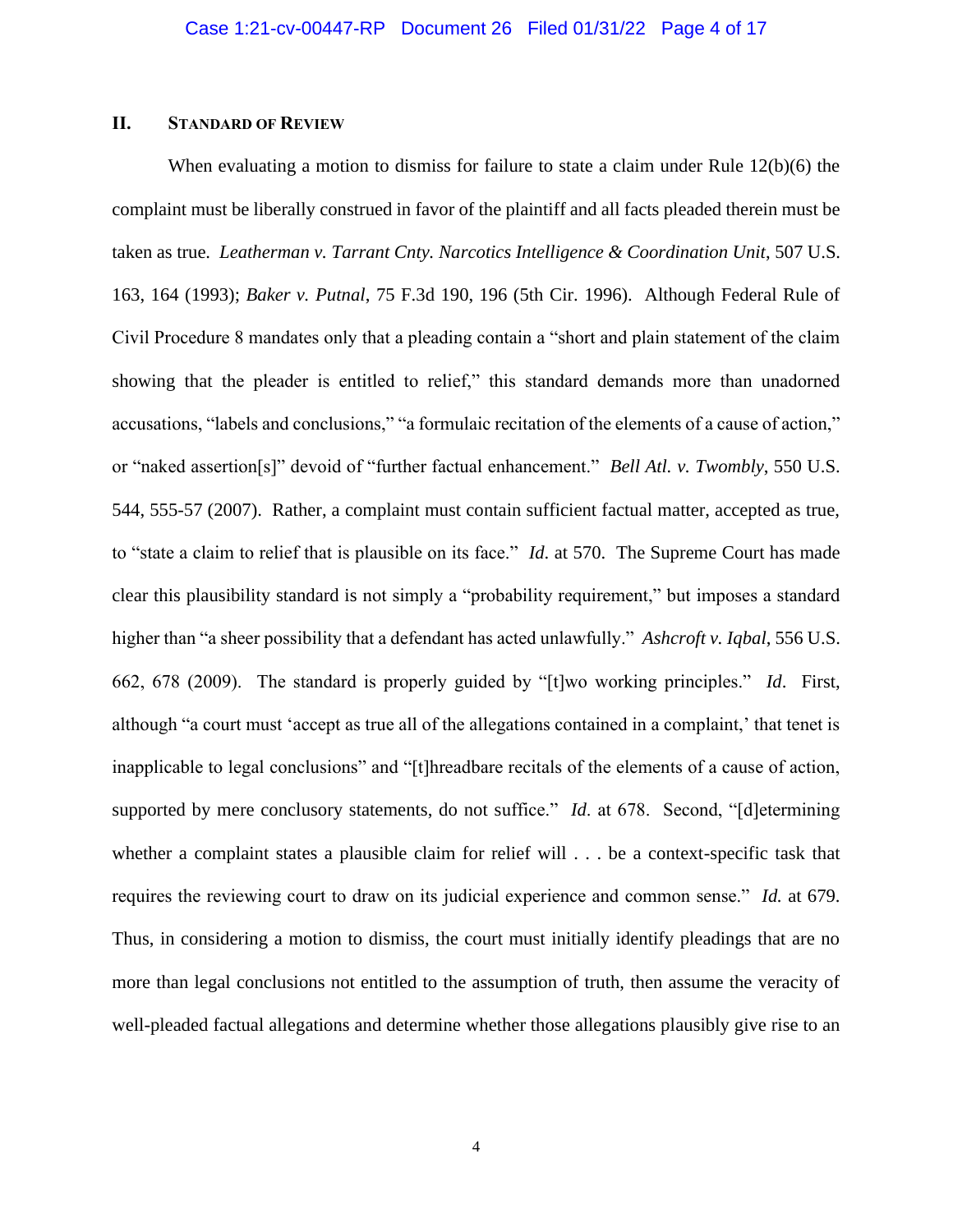#### Case 1:21-cv-00447-RP Document 26 Filed 01/31/22 Page 5 of 17

entitlement to relief. If not, "the complaint has alleged–but it has not 'show $[n]$ '–'that the pleader is entitled to relief.'" *Id*. at 679 (quoting FED. R. CIV. P. 8(a)(2)).

To the extent a complaint alleges claims sounding in fraud, Federal Rule of Civil Procedure 9(b) requires that plaintiffs go a step beyond the typical pleading standard: the underlying factual circumstances must be pleaded "with particularity." FED. R. CIV. P. 9(b)*.* "Put simply, Rule 9(b) requires 'the who, what, when, where, and how' to be laid out." *Benchmark Elecs. v. J.M. Huber Corp*., 343 F.3d 719, 724 (5th Cir. 2003) (citing *Williams v. WMX Techs., Inc*., 112 F.3d 175, 179 (5th Cir. 1997)). Rule 9(b) requires that "[i]n alleging fraud or mistake, a party must state with particularity the circumstances constituting fraud or mistake. Malice, intent, knowledge, and other conditions of a person's mind may be alleged generally." While "particularity" varies with the circumstances of each case, Rule 9(b) generally requires specificity of the time, place, contents, and the identity of the person making false representations. *Benchmark Elecs., Inc.*, 343 F.3d at 724; *WMX Techs., Inc.*, 112 F.3d at 179 (requiring the "who, what, when, where, and how" of the alleged fraud be stated).

#### **III. ANALYSIS**

As the Individual Defendants' motion incorporates the arguments made in Vital Farms' motion, the court will first address the arguments made in that motion. The court will then address any separate arguments made by the Individual Defendants. Defendants<sup>4</sup> argue:

• Plaintiffs' breach of warranty, Texas common law fraud, and Texas, California, Florida, Michigan, and New York statutory claims fail because the alleged representations at issue are true and not actionable as a matter of law;

<sup>4</sup> Because the Individual Defendants join in Vital Farms' motion, the court will collectively refer to all Defendants.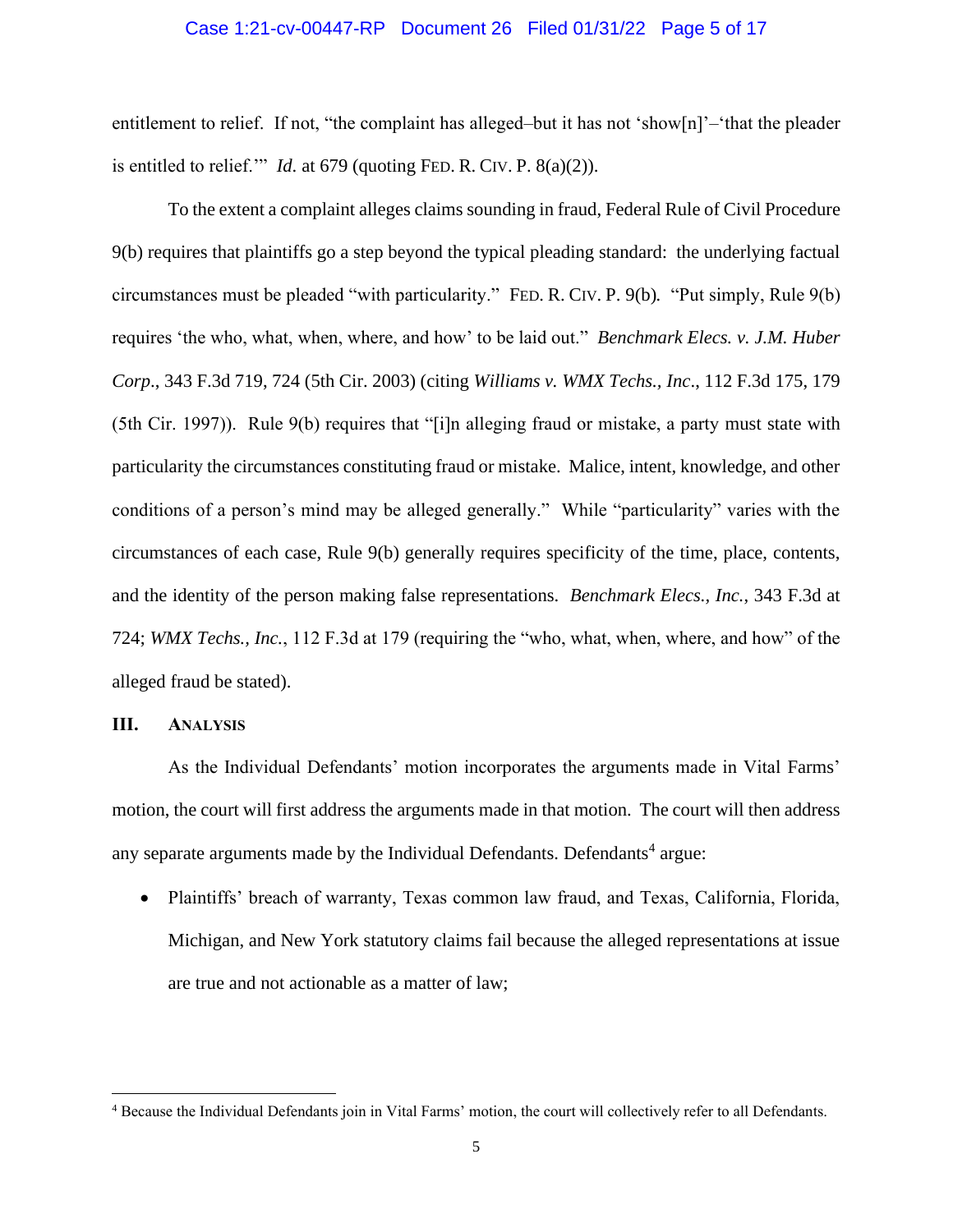- Plaintiffs' Texas fraud claim and Texas, California, and New York statutory claims are barred by limitations;
- Plaintiffs' Texas common law fraud-by-omission claim is legally untenable because of the absence of a duty;
- Plaintiffs' Texas common law fraud and Texas, California, Florida, and Michigan statutory claims do not pass muster under Rule 9(b); and
- Plaintiffs' request for permanent injunctive relief is meritless because Plaintiffs lack valid claims and Plaintiffs' allegations show they will not suffer imminent harm or irreparable injury.

Dkt. #17 at 3; Dkt. #18 at 2-3.

## **A. False or Actionable Representations**

Defendants contend each of Plaintiffs' causes of action require a false or actionable representation that is not vague, imprecise, subjective, or an opinion. Defendants argue the statements Plaintiffs identify as misrepresentations in the Complaint are plainly true, consistent with Human Farm Animal Care ("HFAC") Standards,<sup>5</sup> or nonactionable because they are vague or subjective.

## 1. "Pasture Raised"

Defendants contend Plaintiffs identified "photographs of hens outdoors in green grass," as misleading but this representation is "plainly true" because there is no allegation the photograph is not of Vital Farms' hens in a pasture. Dkt. # 17 at 17; Compl. at ¶ 39a. This argument plainly, and perhaps purposefully, misses the gravamen of Plaintiffs' claim, which Defendants only address in a footnote. *See* Dkt. #17 at 17 n.11. Plaintiffs allege this photograph and Vital Farms'

<sup>5</sup> Compl. at Exh. 3.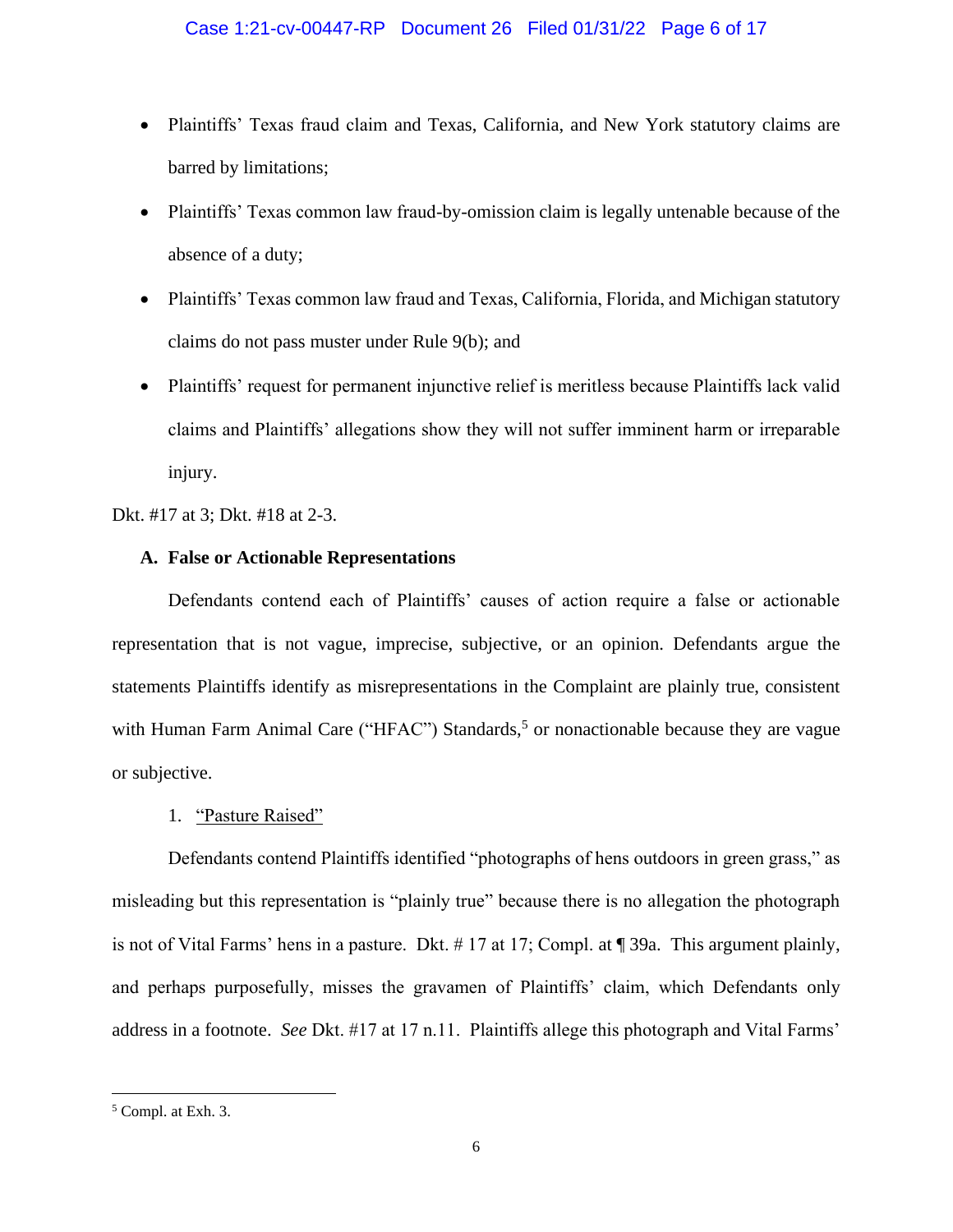#### Case 1:21-cv-00447-RP Document 26 Filed 01/31/22 Page 7 of 17

marketing claims that its hens are "pasture raised" are misleading because most hens are unable to actually access any pastures based on the density in which they are housed in the barns. Compl. at ¶¶ 39a, 45-46.

Defendants also contend their use of "pasture raised" conforms to the HFAC Standards and is accurate. The HFAC Standards sets certain standards for the spacing of birds in poultry houses and only require hens have "access" to—but not actual use of—pastures when the temperature is greater than 32 degrees. Dkt. #17 at 17 n.11. Under the HFAC Standards, hens that have never spent any time in a pasture can be considered "pasture raised." As Plaintiffs point out, they do not assert that Vital Farms does not conform to the HFAC's Standard for "pasture raised." Rather, they assert that Vital Farm's use of "pasture raised" is misleading to consumers. Defendants do not cite any case law that a term cannot be misleading to consumers simply because the HFAC has defined it differently from its plain meaning. *See* Dkt. #17 at 17 n.11. This argument fails.

#### 2. Beak tipping, end-of-cycle practices, and hatcheries

Similarly, Defendants argue Vital Farms' statements that its "mission is the humane treatment of farm animals," it is "invested in animal welfare and doing things the right way," and it "acts as stewards of [its] animals" are not inconsistent with its practices regarding beak tipping, end-of-cycle actions, and hatcheries that kill male chicks because it follows HFAC Standards with respect to these practices. And again, Defendants fail to cite any case law in their motion that conformity to third-party standards, which may not represent a term's plain meaning as understood by consumers, renders the term not misleading as a matter of law. Dkt. #17 at 11-12.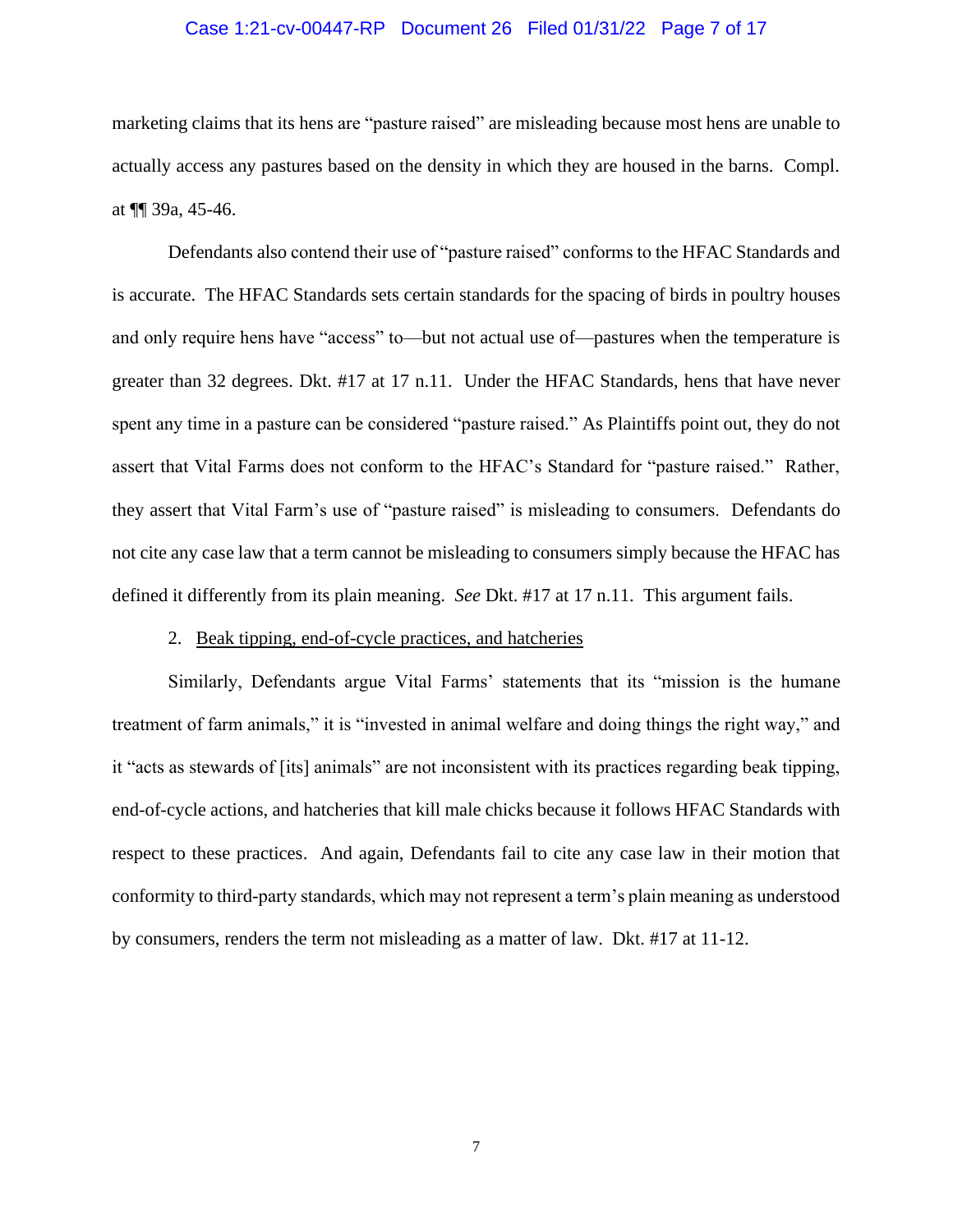#### 3. "Ethical" and Mission Statements

Defendants argue representations based on the word "ethical"<sup>6</sup> are not actionable because those statements are imprecise, subjective, and opinions. Dkt. #17 at 12-13. Similarly, Defendants argue Vital Farms' statements regarding its or its farmers' "missions" are not actionable because those statements are vague, aspirational, lack specificity, or constitute opinions. *Id*. at 13. To support their arguments, Defendants cite only *Markman v. Whole Foods Mkt., Inc.*, No. 1:15-CV-681-LY, 2016 WL 10567194, at \*6 (W.D. Tex. Aug. 19, 2016) (aspirational statements are not actionable representations), and *Aprigliano v. Am. Honda Motor, Inc.*, 979 F. Supp. 2d 1331, 1341 (recognizing that aspirational statements are not actionable). Dkt. #17 at 13 at n.13. But those cases are easily distinguishable. *Markman* involved a company's statement that it was "continuing to raise the bar even higher on our standards of transparency," which the court held was not actionable under securities law, but no securities claims are asserted here. *See Markman*, 2016 WL 10567194, at \*6. Dkt. #17 at 12-13. *Aprigliano* addressed a marketing campaign that a motorcycle was "unbelievably smooth, quiet[,] and vibration[-]free," and the court held those statements were "squarely in the realm of opinion" as it was "obvious that no motorcycle can be completely free of vibration while in motion on a roadway, and thus it seem[ed] incredulous that any buyer would rely on the veracity of that statement." *Aprigliano*, 979 F. Supp. 2d at 1341. Defendants do not contend their statements are so "incredulous" that no reasonable buyer should rely on them.

In addition to failing to cite convincing cases in its motions, Defendants fail to adequately distinguish the cases Plaintiffs cite in support of their claims. In *Animal Legal Defense Fund v.* 

<sup>6</sup> Specifically, Defendants identify the statements: 1) "Vital Farms is an ethical food company"; (2) "Our ethics are exemplified by our focus on the humane treatment of farm animals"; (3) "Vital Farms makes ethical snacking easy"; (4) "Looking for ethically produced food? You've found it."; (5) Vital Farms is "committed to ethical decisionmaking"; (6) Vital Farms has an "ethical mission"; (7) Vital Farms has a "mission to bring ethically produced food to the table"; (8) "Our ethics are exemplified by our focus on the humane treatment of farm animals"; and (9) Vital Farms employs an "ethical decision-making model." Dkt. #17 at 13, n.12.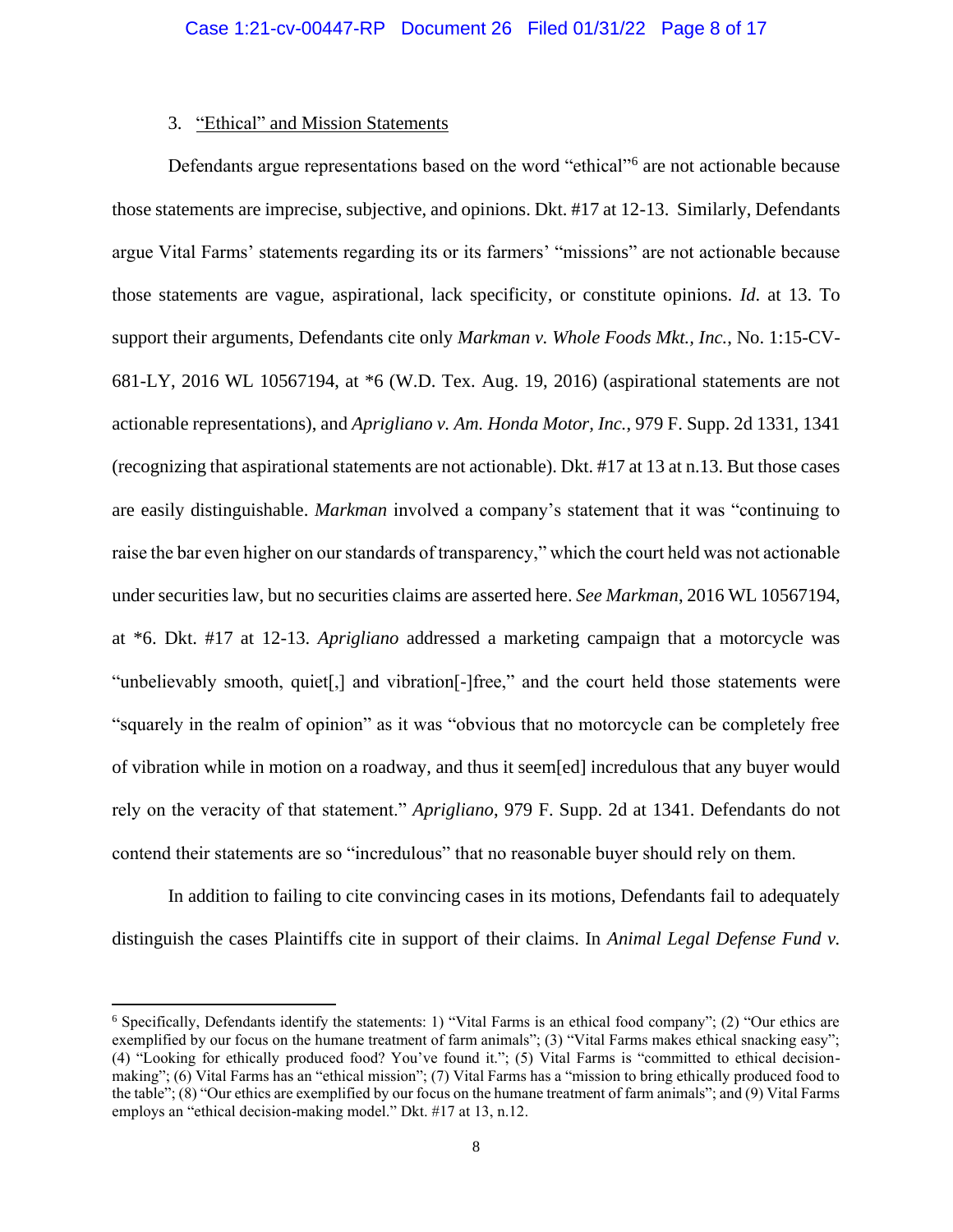#### Case 1:21-cv-00447-RP Document 26 Filed 01/31/22 Page 9 of 17

*HVFG LLC*, 939 F. Supp. 2d 992, 1001-02 (N.D. Cal. 2013), the district court denied the defendants' motion to dismiss the plaintiffs' claim finding that "a slogan indicating a product is 'humane' might therefore be subject to a false advertising claim" after considering and analogizing federal statutes concerning the "humane" slaughter of livestock. Although the statutes were not directly applicable, the court held "their guidance indicates: (i) that in some contexts, including the treatment of food animals, Congress has found that 'humane' is susceptible of definition; and (ii) that a possible legal definition of 'humane' might reference treatment that does not cause undue pain to an animal." *Id*. at 1002. Defendants try to distinguish *HVFG* because the *HVFG* defendants' practices were banned in California and Vital Farms complies with the HFAC Standards. However, because the *HVFG* defendants operated out of state, they were not accused of violating the California law concerning its animal practices, *id*., and the undersigned has already rejected Defendants' assertion that compliance with the HFAC Standards bars Plaintiffs' claims. Finally, Defendants' attempt to distinguish *HVFG* do not change the case's central holding.

Defendants also attempt to distinguish *Hemy v. Perdue Farms, Inc.*, 2013 WL 1338199, at \*7-10 (D.N.J. Mar. 31, 2013), by how Vital Farms and Perdue Farms treat their chickens, but the key takeaway from *Hemy* is that the court allowed similar claims to go forward and thus did not find "humanely raised" to be too vague to form the basis of the plaintiffs' claims.

Accordingly, Defendants have not shown Plaintiffs' claims should be dismissed on this basis.

#### **B. Texas Common Law Fraud-by-Omission Claim**

Defendants rely on *Pierce v. North Dallas Honey Co.*, No. 3:1-CV-00410-X, 2020 WL 1047903, at \*4 (N.D. Tex. Mar. 3, 2020), to argue that Plaintiffs' Texas common law fraud-by-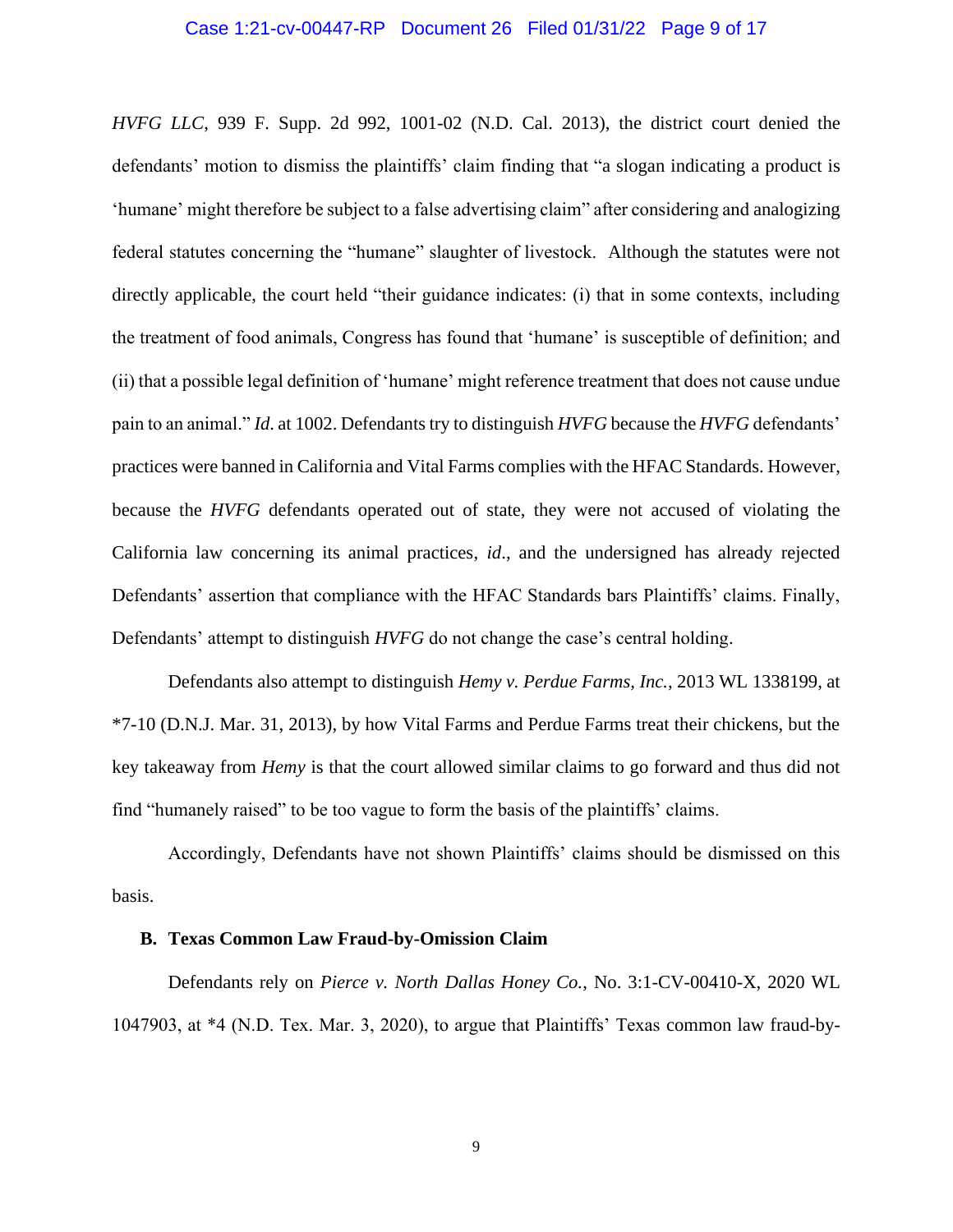### Case 1:21-cv-00447-RP Document 26 Filed 01/31/22 Page 10 of 17

omission claim<sup>7</sup> is legally untenable because there is no duty of disclosure in the consumer advertising context. In *Pierce*, the plaintiffs brought suit alleging the defendant represented that its honey was "raw" and failed to disclose that it heated the honey to a temperature such that it should no longer be considered raw. *Id*. at \*1-2. The court dismissed the fraudulent concealment/fraudby-omission claim with prejudice reasoning that a duty to disclose the "whole truth" only arises in such situations as real estate transactions, commercial contracts, or securities and that implying a duty in the consumer context would "subvert carefully crafted products liability and consumer protection law." *Id*. at \*4.

The undersigned disagrees with the rationale of *Pierce*. Fraud by omission is a subcategory of fraud because an omission or non-disclosure may be as misleading as a positive misrepresentation of fact where a party has a duty to disclose. *Four Bros. Boat Works v. Tesoro Petroleum Co.*, 217 S.W.3d 653, 670 (Tex. App.—Houston [14th Dist.] 2006) (citing *Manon v. Solis*, 142 S.W.3d 380, 387 (Tex. App.—Houston [14th Dist.] 2004, pet. denied). A failure to disclose does not constitute fraud unless there is a duty to disclose the information. *Id*. In pleading their fraud/fraud-by-omission claim, Plaintiffs repeatedly refer to Vital Farms' "misrepresentations and omissions." Compl. at ¶¶ 82-89. Plaintiffs do not plead a duty to disclose apart from any created by Vital Farms' misrepresentations. *Id*. Accordingly, the fraud-byomission claim cannot be severed from Plaintiffs' common law fraud claim. *Pierce's* concern that allowing a fraud-by-omission claim would "subvert carefully crafted products liability and consumer protection law" is unpersuasive since fraud claims *are* allowed in the consumer

<sup>7</sup> Plaintiffs pleaded their claim as one for "Common Law Fraud/Fraud By Omission" and relied on both misrepresentations and omissions as the basis for their claim. Compl. at  $\P$  82-89. Accordingly, this argument does not address the entirety of Plaintiffs' fraud claim.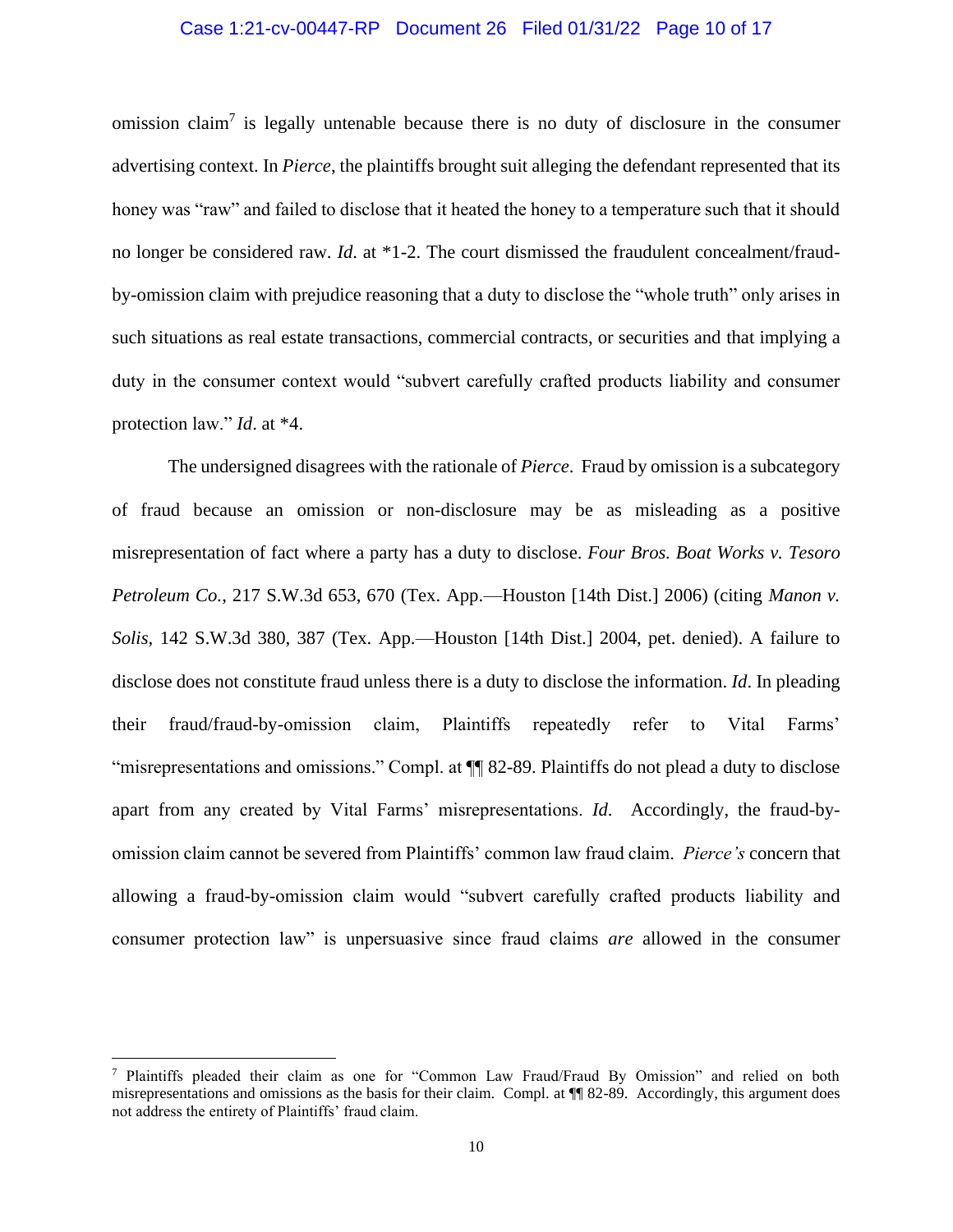#### Case 1:21-cv-00447-RP Document 26 Filed 01/31/22 Page 11 of 17

protection context and the omissions here are only at issue because of the affirmative misrepresentations that are also at issue. *See Pierce*, 2020 WL 1047903, at \*4.

#### **C. Limitations for Plaintiffs' Fraud, Texas, California, and New York Statutory Claims**

Defendants contend Plaintiffs' fraud claim, the Texas, California, and New York statutory claims are barred by limitations because exhibits attached to the Complaint show that Plaintiffs should have discovered, in the exercise of reasonable diligence, the alleged misrepresentations well before the lawsuit was filed. Dkt. #17 at 15 (citing Compl. at Exhs. 1, 2, 4). Defendants contend that because the Exhibits are older than the limitations periods and allegedly contradict Vital Farms' marketing statements, the limitations period had run on these claims. In support of their argument, Defendants rely on generic cases regarding limitations and tolling.

Defendants' argument does not pass muster. Under Defendants' argument, the limitations period could have run before any Plaintiff purchased any Vital Farms' eggs and suffered their injury. Moreover, under Defendants' arguments, a company may continue to purposefully engage in behavior designed to mislead customers without risk of adverse legal consequence if the truth was published somewhere on the internet a long enough time ago. This cannot be the law. Plaintiffs did not plead facts as to when they purchased Vital Farms' eggs or when they discovered Vital Farms' alleged misrepresentations. Defendants have not shown that based on the facts pleaded, these claims should be dismissed under limitations.

#### **D. Federal Rule of Civil Procedure 9(b)**

Defendants contend Plaintiffs' Texas common law fraud claim and the Texas, California, Florida, and Michigan statutory claims fail to satisfy Rule 9(b)'s heighted pleading requirements. Plaintiffs dispute that the Florida DTPA and Michigan Consumer Protection Act Claims are subject to Rule 9(b) but also contend their claims are sufficiently pleaded.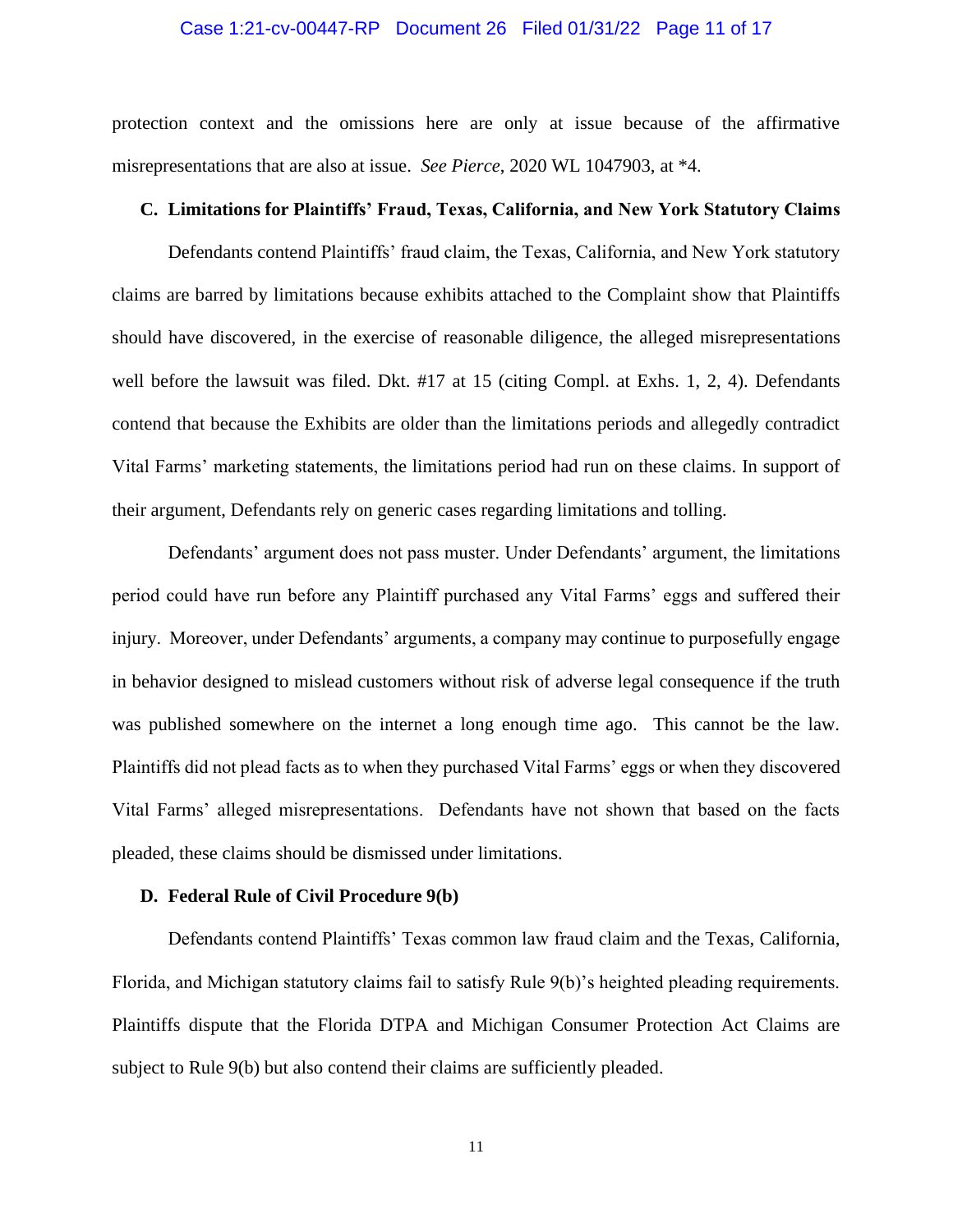### Case 1:21-cv-00447-RP Document 26 Filed 01/31/22 Page 12 of 17

Generally, Defendants contend Plaintiffs fail to specify which specific Plaintiffs saw which specific statements and when they saw those statements. Plaintiffs contend that level of specificity is not required when the misrepresentations are alleged to be part of an ongoing marketing campaign that.

The Rule 9(b) standard is to be imposed "strictly," requiring a plaintiff "to specify the statements contended to be fraudulent, identify the speaker, state when and where the statements were made, and explain why the statements were fraudulent." *Click v. Gen. Motors LLC*, No. 2:18- CV-455, 2020 WL 3118577, at \*4 (S.D. Tex. Mar. 27, 2020) (*quoting Dorsey v. Portfolio Equities, Inc.*, 540 F.3d 333, 339 (5th Cir. 2008)). "At a minimum, Rule 9(b) requires that the plaintiff specify the particulars of time, place, and contents of the false representations." *Id*. at \*6 (quoting *Williams*, 112 F.3d at 179). "But in cases where the plaintiff is alleging that the fraud occurred over a period of years, the plaintiff is not required to allege all facts supporting every instance when the defendant engaged in fraud." *U.S. ex rel. Davis v. Lockheed Martin Corp.*, No. 4:09-CV-645-Y, 2010 WL 4607411, at \*3 (N.D. Tex. Nov. 15, 2010) (citing *United States ex rel. King v. Alcon Labs., Inc.*, 232 F.R.D. 568, 570 (N.D. Tex. 2005)). Further, if the fraud occurred over an extended period of time and consists of numerous acts, the Rule 9(b) requirements are less exact. *Id*.

Plaintiffs specifically identified statements made by Vitals Farms that Plaintiffs contend misrepresent Vital Farms' practices. *See* Compl. at ¶¶ 39, 42. Plaintiffs also attached to their Complaint at least five inserts that were included with Vital Farms' eggs. Compl. at Exh. 7. Although not dated, these inserts are distinguished by their volume and issue numbers and include some of the alleged misrepresentations at issue. *Id*. Plaintiffs also attached screenshots of various Instagram posts that include some of the misrepresentations at issue. *Id*. at Exh. 8. These posts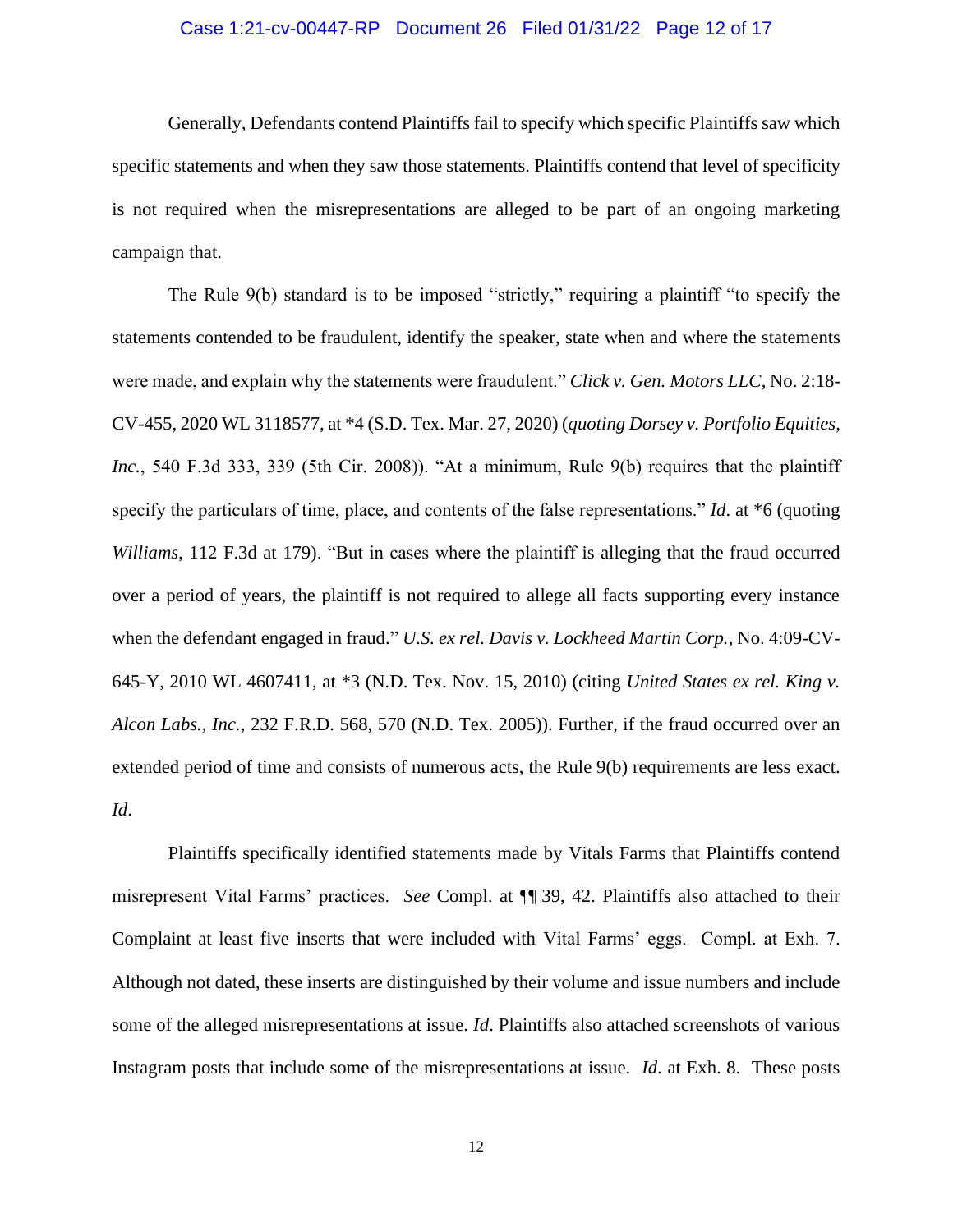### Case 1:21-cv-00447-RP Document 26 Filed 01/31/22 Page 13 of 17

are dated. *Id*. Plaintiffs have specifically identified the statements at issue. Plaintiffs also pleaded that they relied on these statements in their purchases of Vital Farms' eggs. Compl. at ¶¶ 15-23. Although Plaintiffs have not pleaded every fact related to their knowledge of Vital Farms' statements, their reliance, or their purchases, they have pleaded sufficient facts under Rule 9(b) so that Defendants can identify the alleged misrepresentations. Defendants can glean the remaining facts through discovery.

As the undersigned finds Plaintiffs' claims are sufficiently pleaded, the undersigned does not reach the issue of which claims are subject to Rule 9(b)'s standard.

#### **E. Injunctive Relief**

Defendants argue Plaintiffs' request for a permanent injunction is fatally flawed because Plaintiffs have not stated a viable cause of action and there is no imminent or irreparable harm. Defendants' arguments are premature as there is no motion for injunction before the court.

#### **F. Conclusion**

For these reasons, Defendants have not shown that Plaintiffs' claims against Vital Farms are legally untenable or insufficiently pleaded such that they should be dismissed. The undersigned will recommend Vital Farms' motion be denied.

#### **IV. INDIVIDUAL DEFENDANTS' MOTION**

Defendants argue Plaintiffs have pleaded no facts that support liability against the Individual Defendants. Plaintiffs argue that Defendants Diez-Conseco and O'Hayer can be liable based on the statements they made in Vital Farms' SEC S-1 Registration Statement, which Plaintiffs contend is referred to and incorporated by reference into the Complaint. Citing various state cases, Plaintiffs also argue the Individual Defendants can be held liable because they pleaded each Individual Defendant "exercises a high degree of control and/or influence over the

13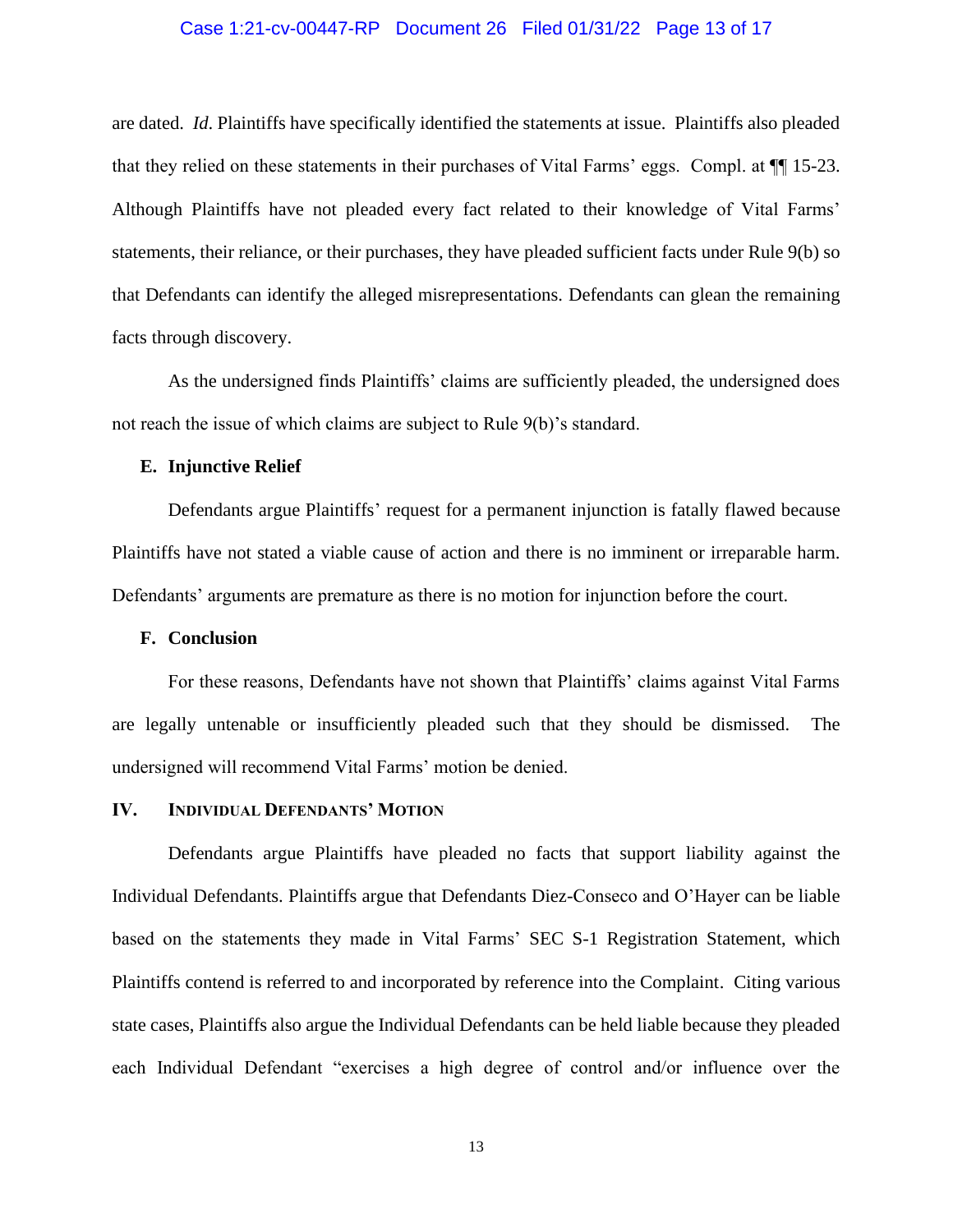### Case 1:21-cv-00447-RP Document 26 Filed 01/31/22 Page 14 of 17

advertising, marketing, and business operations of Vital Farms—and given its small management team—effectuated day-to-day control over its business and marketing." Dkt. #22 at 41.

### **A. Pleaded Facts**

The undersigned will begin with the pleaded facts. Defendants Diez-Canseco's and Marcus's names appear twice in the Complaint—in the caption and in the paragraphs identifying them as defendants. Compl. at 1, ¶¶ 26-27. Diez-Canseco "is the President, Chief Executive Officer, and a Director of Vital [Farms]" and is alleged to have "conceived, controlled, and had supervision over Vital's marketing and Advertising." *Id*. at ¶ 26. Marcus "is the Chief Marketing Officer of Vital [Farms]" and "was responsible for the false and misleading marketing materials described herein." *Id*. at ¶ 27. These are the only mentions of Diez-Canseco and Martinez. Defendant O'Hayer "is the Founder and Executive Chairman of Vital [Farms]" and "exercises a high degree of control and/or influence over the advertising, marketing, and business operations of Vital [Farms]—and, given its small management team, effectively exercises day-to-day control over the business and its marketing." *Id*. at ¶ 25. Plaintiffs also allege O'Hayer has previously acknowledged Vital Farms' end-of-life practices to be both stressful and not humane, *id*. at ¶¶ 11.c, 43.a (both citing Exh. 4); is the CEO of Ovabrite, a third-party company that Vital Farms and O'Hayer have said would develop technology to determine a chick's gender before it hatched, *id*. at ¶¶ 11e, 43.c.ii. As to Vital Farms' SEC Registration Statements, Plaintiffs allege those Statements misrepresent that Vital Farms has a humane and ethical business model, *id*. at ¶¶ 11, 24, 40.

#### **B. Registration Statements**

Plaintiffs have failed to show the SEC Registration Statements give rise to personal claims against the Individual Defendants. The two cases Plaintiffs cite to support this theory involve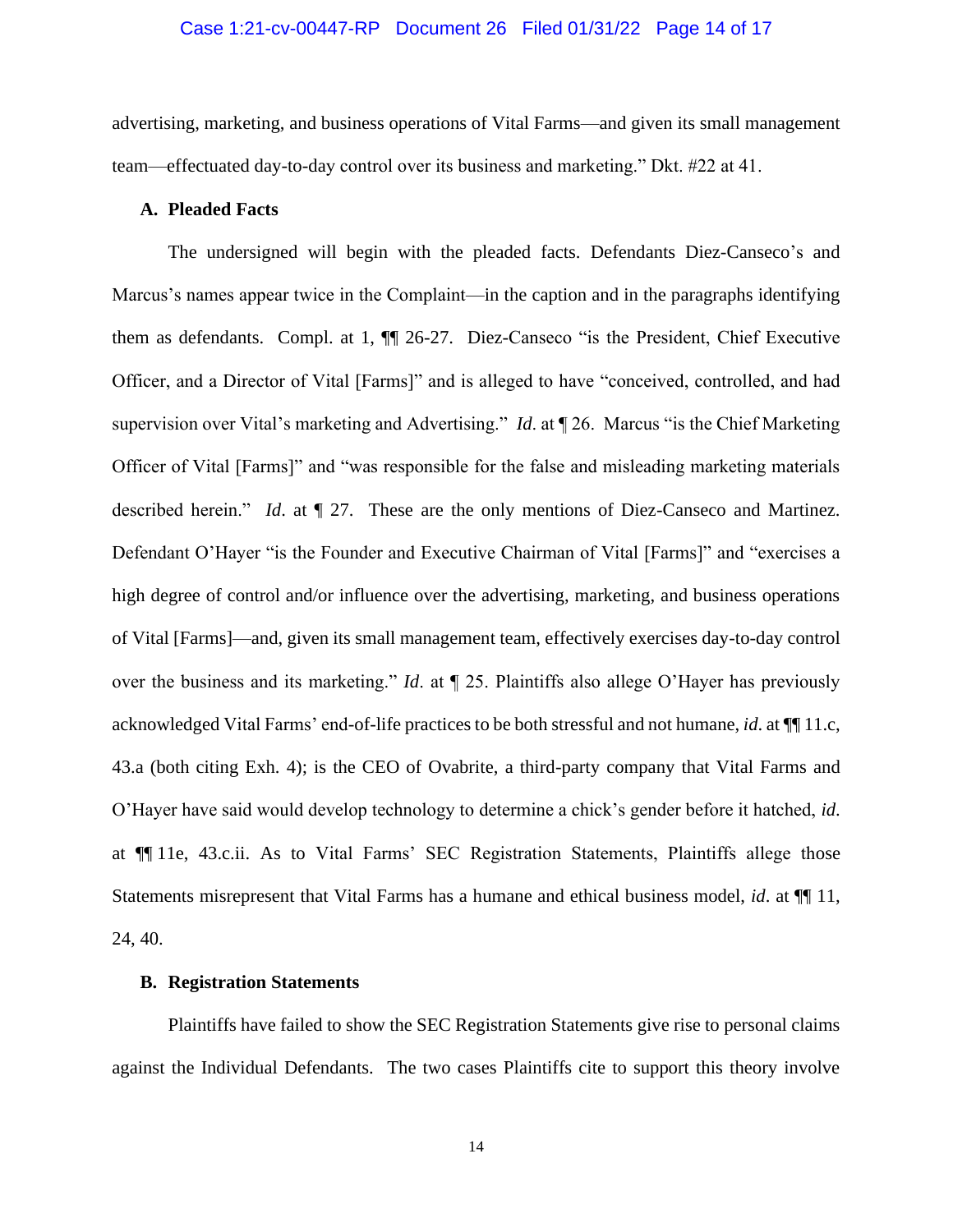### Case 1:21-cv-00447-RP Document 26 Filed 01/31/22 Page 15 of 17

claims brought under federal securities law, which is a very different legal framework than the claims asserted here. *In re American Int'l Grp. Inc. 2008 Sec. Litig.*, 741 F. Supp. 2d 511, 538 (S.D.N.Y. 2010); *In re Interlink Electronics, Inc. Sec. Litig.*, 2008 WL 4531967, at \*5 (C.D. Cal. Oct. 6, 2008). Additionally, Plaintiffs do not plead that any Plaintiff relied on any Registration Statement.

Finally, although Plaintiffs summarily conclude the Registration Statements "are properly considered on a motion to dismiss" because they are "referred to an incorporated by reference in the Complaint," Plaintiffs have not actually shown that to be true. In deciding a motion to dismiss, the court may "rely on the complaint, its proper attachments, documents incorporated into the complaint by reference, and matters of which a court may take judicial notice." *Randall D. Wolcott, M.D., P.A. v. Sebelius*, 635 F.3d 757, 763 (5th Cir. 2011) (internal quotation omitted); *see also Carter v. Target Corp.*, 541 F. App'x 413, 416 (5th Cir. 2013) ("[d]ocuments that a defendant attaches to a motion to dismiss are considered part of the pleadings if they are referred to in the plaintiff's complaint and are central to her claim"). The Registration Statements were not attached to the Complaint, nor are they specifically identified with their locations in the Complaint, nor were they expressly incorporated by reference. Additionally, even if any of these criteria were satisfied, Plaintiffs have not shown they are "central" to their claims.

### **C. Pleading Sufficiency**

Regardless of whether state law allows corporate officers to be held liable for a corporation's torts and regardless of whether Plaintiffs' claims are evaluated under Rule 9(b) or Rule 8, Plaintiffs' conclusory allegations in the Complaint concerning the Individual Defendants do not support their claims that *these* corporate officers are liable. Plaintiffs pleaded no facts about Diez-Canseco or Marcus other than their job titles and assumptions about their roles. Regarding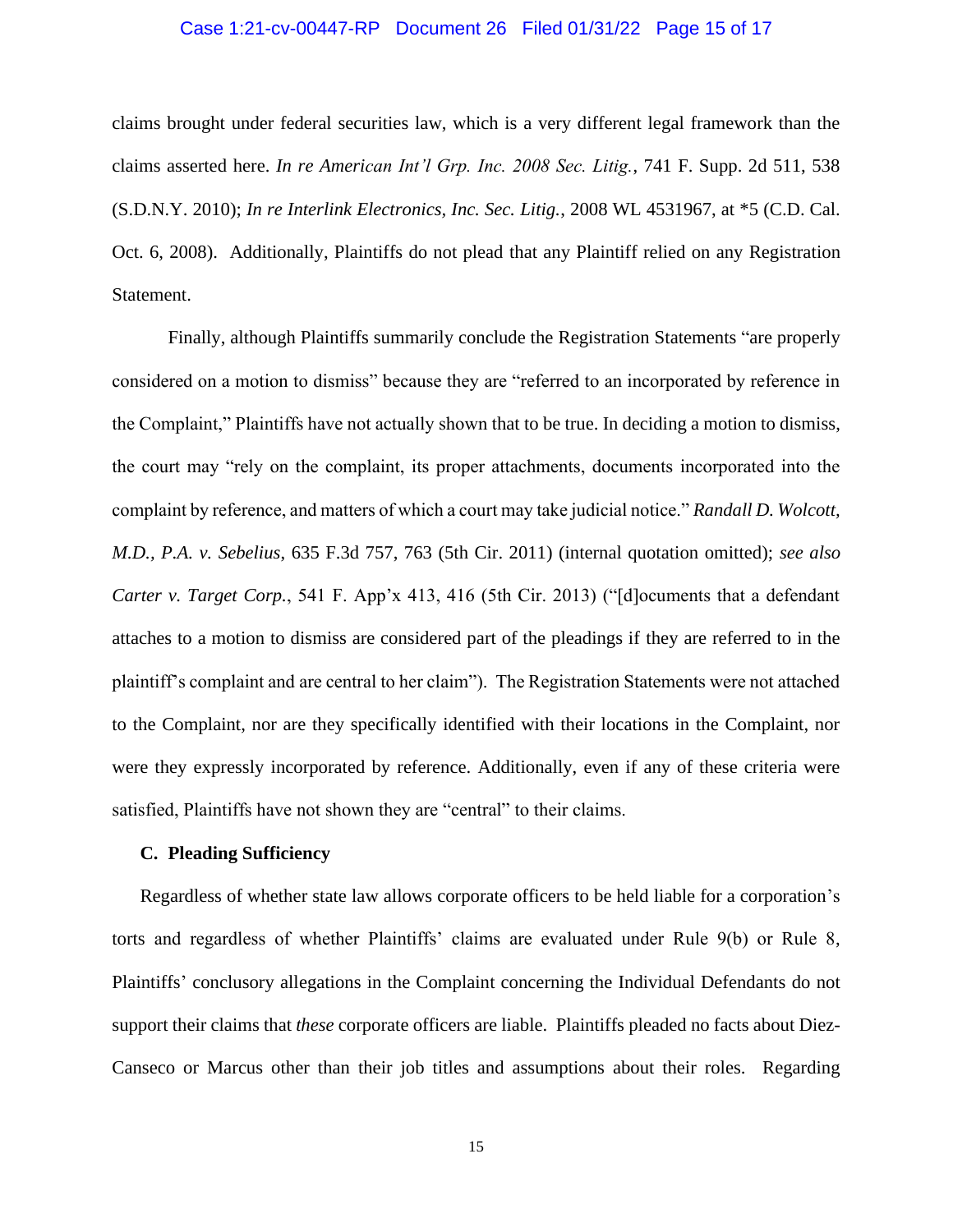### Case 1:21-cv-00447-RP Document 26 Filed 01/31/22 Page 16 of 17

O'Hayer, Plaintiffs similarly rely on his job title and assumption about his role. To the extent Plaintiffs contend he stated Vital Farms' end-of-life practices are stressful and not humane, Plaintiffs do not allege this statement to be false or relied upon to cause their injury. *See* Compl. at ¶¶ 11.c, 43.a. To the extent Plaintiffs contend he stated Vital Farms was working with another company to develop technology to determine a chick's gender before it hatched, Plaintiffs do not allege this statement was false when he made it or that it was relied upon by any Plaintiff. *See id.* at 11e, 43.c.ii.

Accordingly, Plaintiffs have not pleaded sufficient facts that support a plausible claim for relief against any Individual Defendant. The undersigned will recommend the Individual Defendants be dismissed.

#### **V. RECOMMENDATIONS**

For the reasons stated above, the court **RECOMMENDS** that Defendant Vital Farms, Inc.'s Motion to Dismiss Under Federal Rules of Civil Procedure 12(b)(6) and 9(b) (Dkt. #17) be **DENIED**. The undersigned further **RECOMMENDS** Defendants Matthew O'Hayer, Russell Diez-Canseco, and Scott Marcus's Motion to Dismiss Under Federal Rules of Civil Procedure 12(b)(6) and 9(b) (Dkt. #18) be **GRANTED**.

#### **VI. OBJECTIONS**

The parties may file objections to this Report and Recommendation. A party filing objections must specifically identify those findings or recommendations to which objections are being made. The District Court need not consider frivolous, conclusive, or general objections. *See Battles v. United States Parole Comm'n*, 834 F.2d 419, 421 (5th Cir. 1987).

A party's failure to file written objections to the proposed findings and recommendations contained in this Report within fourteen (14) days after the party is served with a copy of the

16